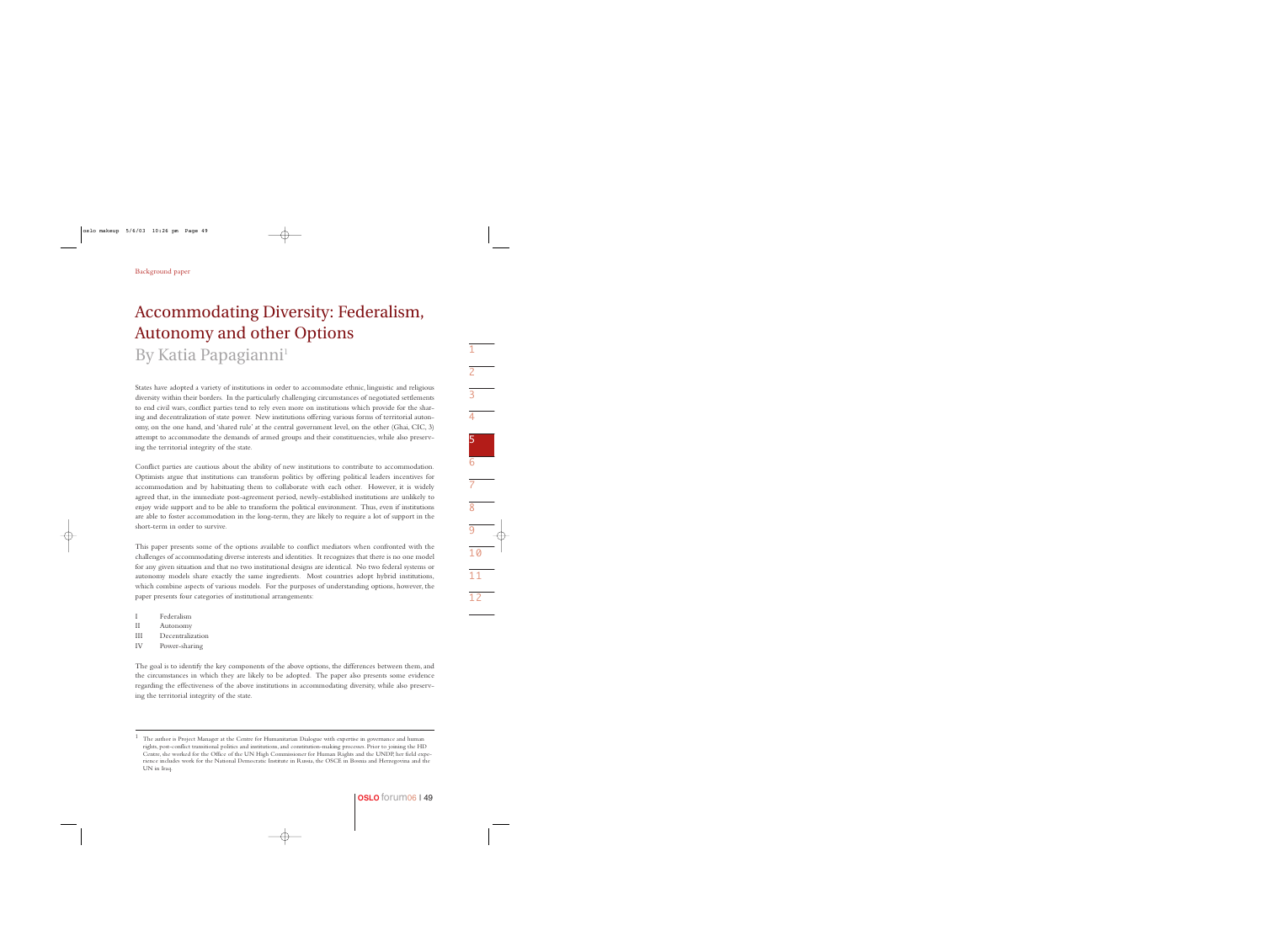# **I FEDERALISM**

## **What is a federal system?**

A federal system exists where there is a layer of state institutions between a state's centre and its localities, when this layer of institutions features its own leaders and elected bodies, and when those leaders and bodies share decision-making power with the center (Bermeo, 1999, 98). Other definitions add that, for a state to be federal, it needs to guarantee in its constitution that both levels of government have at least one area of action in which they have exclusive jurisdiction. Also, there is considerable agreement that a federal state needs to have a minimum level of democracy in order for the concept of sub-state autonomy to have meaning (Hale, 2004, 168).

Federalism, then, is a constitutional means to prevent the centralization of power (Elazar, 1993, 192). It combines self-rule by territorial sub-units and shared rule at the centre: sub-units govern themselves and share power in the central government. As will be discussed later on, this is a key difference between federalism and pure autonomy arrangements.

Federal systems have been adopted after civil wars as in Bosnia (1995) and in Sudan (2005). However, not all civil wars ending with negotiated agreements lead to federal systems as the examples of Croatia and Macedonia point out. The brief Macedonian conflict of 2001, as will be discussed later, led to a decentralization of state powers.

#### **What constitutional protection do federal systems offer to sub-units?**

There is significant variation in the protection that federal constitutions offer to sub-state entities. Strong constitutional protection is offered when the powers of the centre and these entities are specified in the constitution. This means that any change in the legal status or the powers of the sub-state entities requires their consent (Ghai, CIC, 3). For example, in the US, Swiss and Australian models, all levels of government are considered equal and are protected by the constitution. In the US, the federal government cannot abolish a state or dissolve a state government. Similarly, the 1988 Brazilian constitution is extremely detailed and offers strong protection to the 26 states. In order to change the Brazilian constitution, 60 per cent of the members of both houses must vote in favor of an amendment twice (Stepan, 1999, 29).

A weaker form of constitutional protection is offered when federal institutions or the institutions of the sub-state entities can be changed by a strong majority in the legislature of the central government. This is the case in India and Malaysia. In India, the Lower House of the central legislature, by a simple majority vote, can eliminate any state, carve new states out of existing ones, or change their names.

In a **confederation**, the constituent entities enjoy the strongest protection: they form a union, but maintain most sovereign powers. This means that they maintain control over the central government, which must work through them to reach the citizens. Also, the secession of individual units may be possible, as defined by the constitutional agreement, without the consent of all units.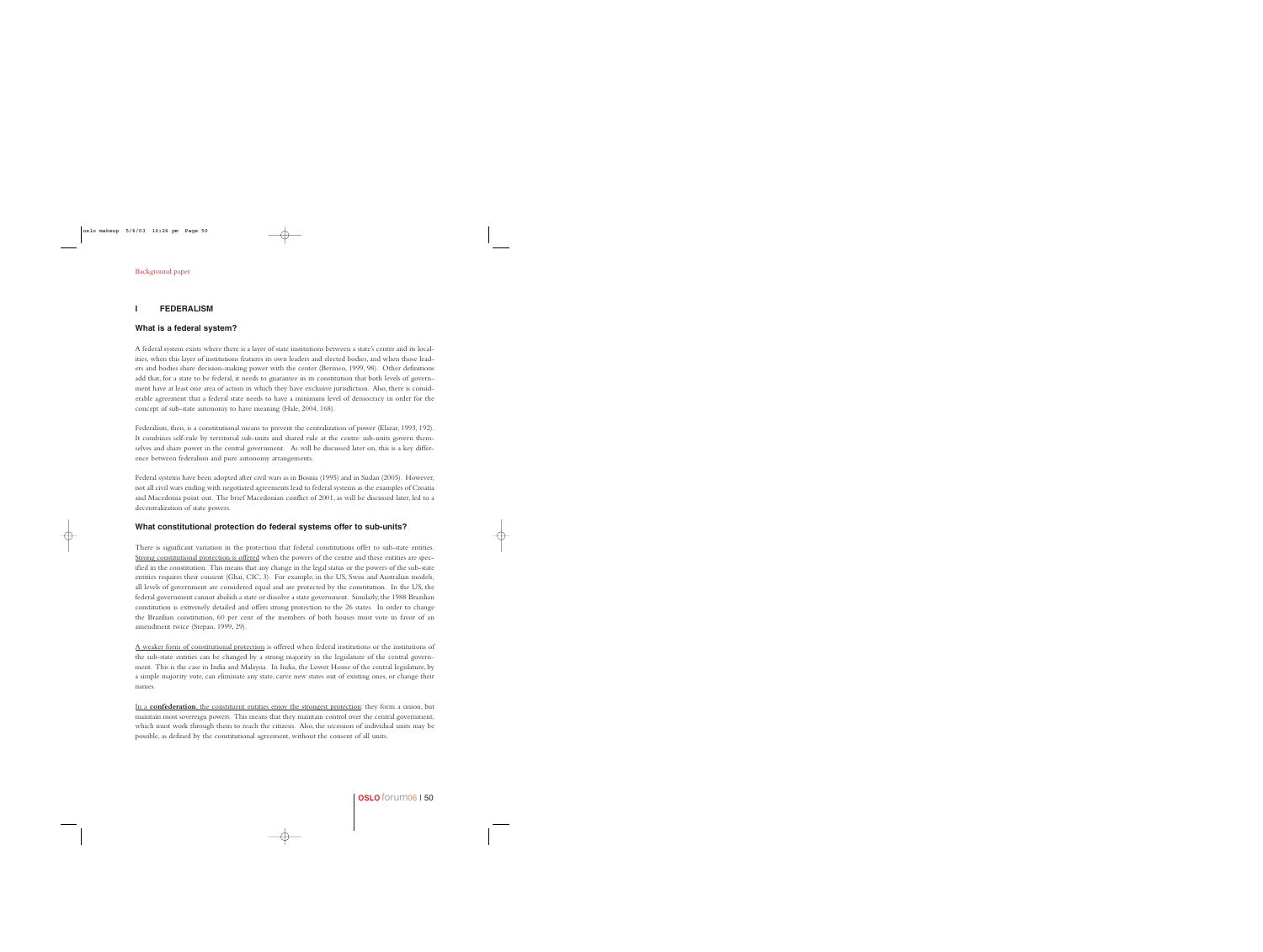#### **What is asymmetric federalism?**

Asymmetric arrangements grant different competencies and rights to different sub-state entities (Stepan, 1999, 20). The US federal model is a symmetric one: each state has the same constitutional competences. The Canadian federation, on the other hand, is asymmetric as Quebec enjoys distinct powers not granted to other provinces.

An asymmetric federal model may emerge when a unitary state develops a federal relationship with a territorially, ethnically, or culturally distinct community, while the rest of the country remains under unitary rule. Denmark has an asymmetric federal relationship with Greenland (Stepan, 1999, 20).

One way of introducing asymmetric federalism is through bilateral agreements between the centre and particular regions. For example, Spain's 1978 constitution provided for a federal state by dividing the country into autonomous regional communities, while also offering the Basques and the Catalans, plus any other interested regional communities, to negotiate their own arrangements with Madrid. Eventually, the Galicians and Andalusians also negotiated such arrangements. Independent of these bilateral agreements, every constituent unit has its own regional government with a minimum of powers constitutionally allocated to it (Elazar, 1993, 193).

#### What are the consequences of asymmetry?

On the one hand, tensions may arise when powers or resources are asymmetric within a federal state. On the other hand, asymmetry may be well-suited to respond to unique conditions in different parts of a country. Some scholars point out that asymmetric federalism is not dangerous to the survival of the state as long as no single unit is predominant and able to compromise the integrity or powers of the others. Also, asymmetric arrangements inject flexibility to the state and enable it to accommodate a wide range of identities and interests. It is worth nothing that, with the exception of Switzerland, all democratic federations that are ethnically and linguistically diverse are constitutionally asymmetric. Federations that are constitutionally symmetric are mono-national (Stepan, 1999).

#### **What is ethno-federalism?**

A state is ethno-federal when at least one of its sub-units is intentionally associated with a specific ethnic and/or linguistic category (Hale, 2004, 167). The former Soviet Union, Czecoslovakia and Yugoslavia were examples of ethno-federal states. Also, Canada, Spain and Belgium fall under this category. Critics argue that ethnic federations are least likely to survive. They warn that defining substate entities on ethnic grounds is risky as these entities are often unwilling to share power with the central government.

Therefore, critics argue that in successful multi-ethnic federalism there is usually a divergence between the sub-state entities and ethnic divisions (Elazar, 1993, 194). Also, heterogeneous sub-state entities provide the opportunity for politicians to work with each other at this level before dealing with each other at the centre (Horowitz, 2002, 25). On the other hand, if the sub-state entities are homogeneous, they may foster competition within ethnic groups and move the focus away from competition among groups.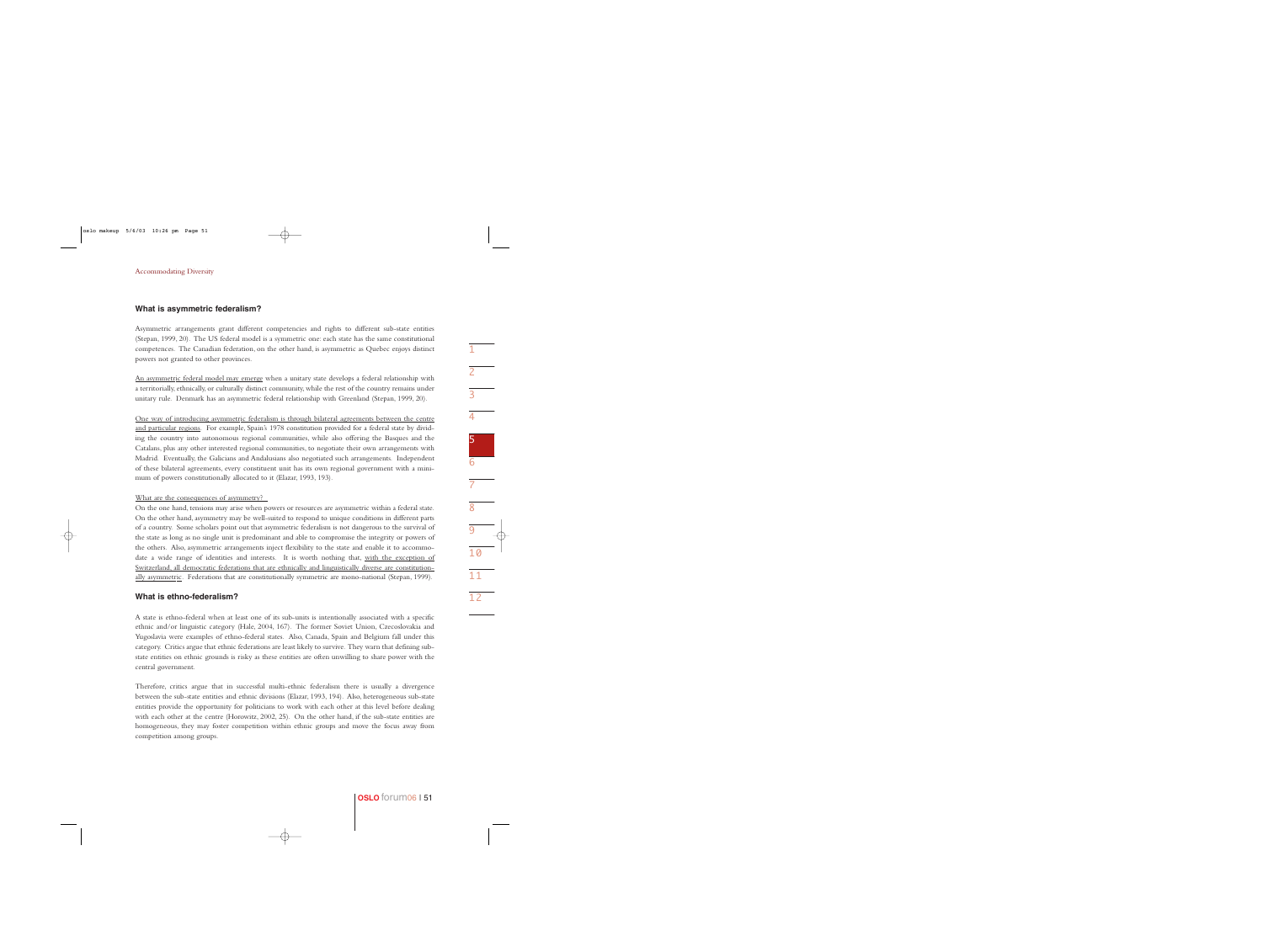## **What arrangements for distribution of power are common in federations?**

Sub-state entities commonly have the power to tax, legislate and run what is defined as local affairs. There is a great diversity on what is included in this list. Additionally, arrangements are put in place to ensure sub-state entity participation in the central governments through an Upper House in the legislature. Where there is diversity in the size, population and relative importance of each sub-state entity, care must be taken to ensure very small entities are not able to wield disproportionate power at the Upper House.

# **II AUTONOMY**

## **Territorial Autonomy**

Territorial autonomy arrangements devolve to minority groups the power to exercise direct control over agreed upon issues of special concern to them. At the same time, these arrangements allow the central state to exercise power over other policies of concern to the whole state. Territorial autonomy is possible when the minority is concentrated in one region of the country and when it constitutes a majority in that region. Thus, territorial autonomy attempts to address local concerns (Ghai, 2001, 22).

Territorial autonomy may include the right to tax as well as to establish regional institutions charged with legislative and executive functions. It usually provides for the minority language to be the official language of the region. Also, it defines primary and sometimes secondary education as the responsibility of regional governments.

For example, the predominantly Swedish-speaking region of Åland in Finland enjoys significant cultural and political autonomy. It has its own legislative and executive bodies. Ålanders are represented in the national parliament, while the Åland legislature may introduce bills in the national parliament even on issues that are under the authority of the national government. Furthermore, there is strong protection for the autonomy of the region: the autonomy provisions may not be altered without the consent of both the national and Åland legislatures. Other examples of regional autonomy include the Atlantic Coast of Nicaragua which was established for the protection of indigenous people and the Chittagong Hill Tracts in Bangladesh (Ghai, 2001, 22).

#### **What is the difference between territorial autonomy and federalism?**

Some scholars and policy-makers often include in the definition of autonomy federal arrangements, as for example in Bosnia, Nigeria, India and Canada. However, there is an important difference between the two: autonomy is a special arrangement between the center and one or two regions, as for example Scotland in the United Kingdom and South Tyrol in Italy, which does not include institutions through which autonomous territories share legislative power at the central government. Autonomy models do not include Upper Houses.

#### **When is territorial autonomy usually adopted?**

Territorial autonomy, rather than federalism, is adopted when the primary goal is to address the local concerns of territorially concentrated minorities. When the regions and minority groups are small, their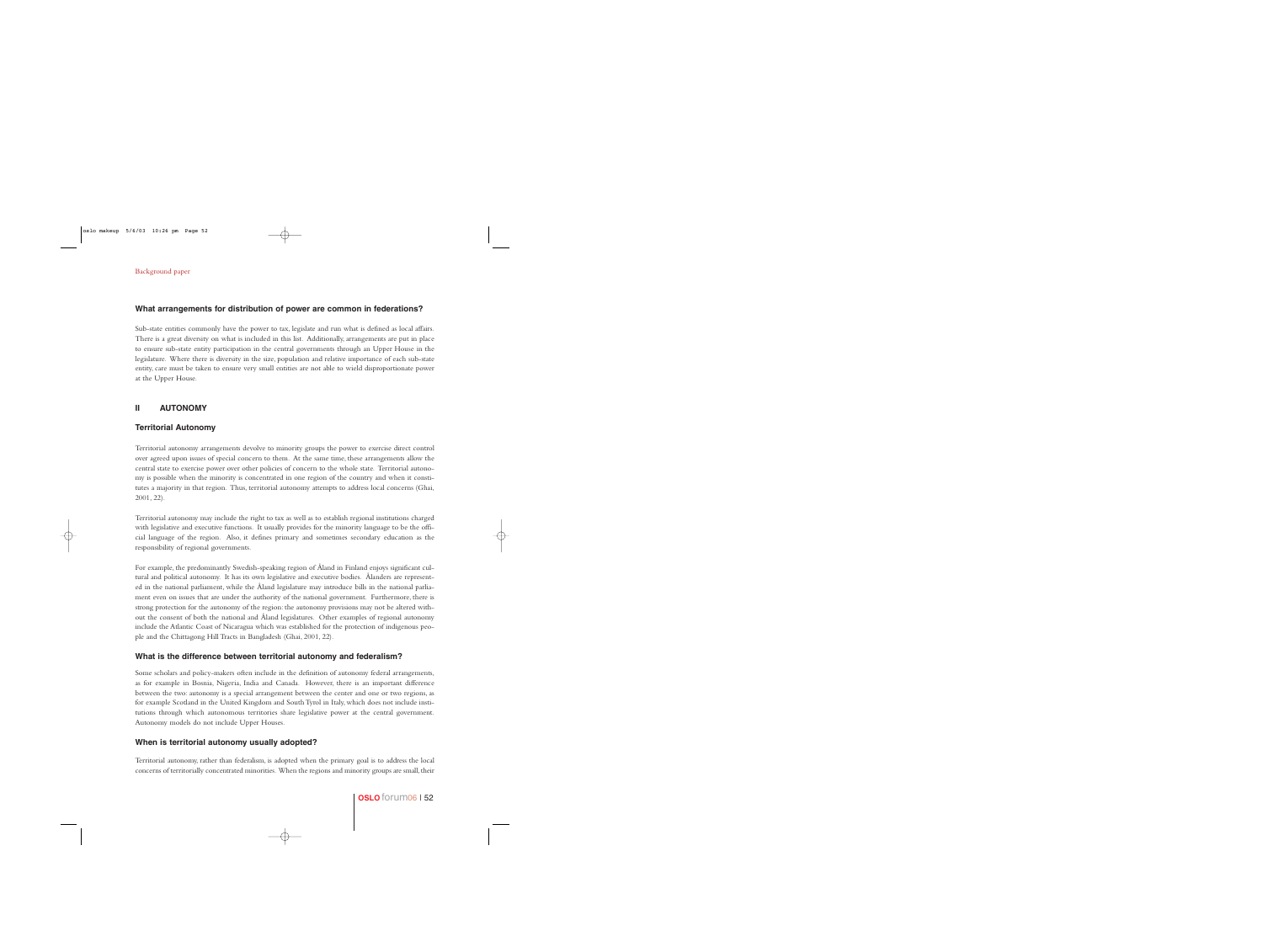priority is often to manage their internal affairs with minimal state intervention, but not necessarily influence policy at the centre. This is the case of the Sami in Scandinavian countries, for example.

Also, because territorial autonomy does not institutionalize regional power at the centre, it may be easier to negotiate and adopt than federalism as it meets less resistance from other regions of the country. However, as will be discussed in the section on decentralization, many states are reluctant to offer territorial autonomy, especially when their minority groups have ethnically kin states across the border. For example, Slovakia and Estonia have resisted the demands for territorial autonomy by the Hungarian and Russian-speaking minorities, respectively, fearing the interference of their neighbors.

#### **Non-territorial or Cultural Autonomy**

Non-territorial autonomy means that linguistic, religious or ethnic groups, which are not territorially concentrated, have the authority to run their own internal affairs, in areas such as education and culture (Lijphart, 2004, 105). Examples of cultural autonomy include Muslims in India and linguistic groups in Belgium. The rights given to minority groups may be entrenched in the constitution or subject to the authority of the government (Ghai, 2001, 23).

Many Eastern European countries offer cultural autonomy, including Estonia, Hungary and Russia. In these arrangements, the members of a minority group usually identify themselves through registration and follow the regulations adopted by a council they elect. Within areas such as education, language and culture, the council's decisions may override those of the state. The council may also have the power to tax its members and may receive subsidies from the state (Ghai, 2001, 23).

# **DO FEDEDALISM AND AUTONOMY LEAD TO SECESSION?**

Governments facing negotiations to end or avoid civil wars often ask whether federalism, territorial autonomy and state decentralization offer opportunities to ethnic nationalists and separatists to mobilize their resources, gain strength and secede. There is considerable research and debate on this question. The section below attempts to briefly present a part of this debate.

#### **Isn't the collapse of the communist federations proof of the dangers of devolution?**

Some point out that the collapse of the three former communist federations, Yugoslavia, Czechoslovakia and the former Soviet Union, confirms that federalism and autonomy lead to the disintegration of the state. They argue, for example, that the communist federal states offered to substate entities 'virtually all the building blocks that are necessary for the rise of nationalist movements and the formation of [separate] states' (Bunce, 1999, 49).

However, others argue that the collapse of the communist federations was actually due to the denial of meaningful regional and local autonomy. Their break-up was caused by the impact of authoritarian rule rather than by the federal institutions themselves. Also, there seems to be a relationship between democratization of formerly authoritarian federal states and their disintegration. This risk is particularly real when elections are introduced in the subunits of a formerly nondemocratic federal state prior to democratic nationwide elections and in the absence of democratic country-wide parties.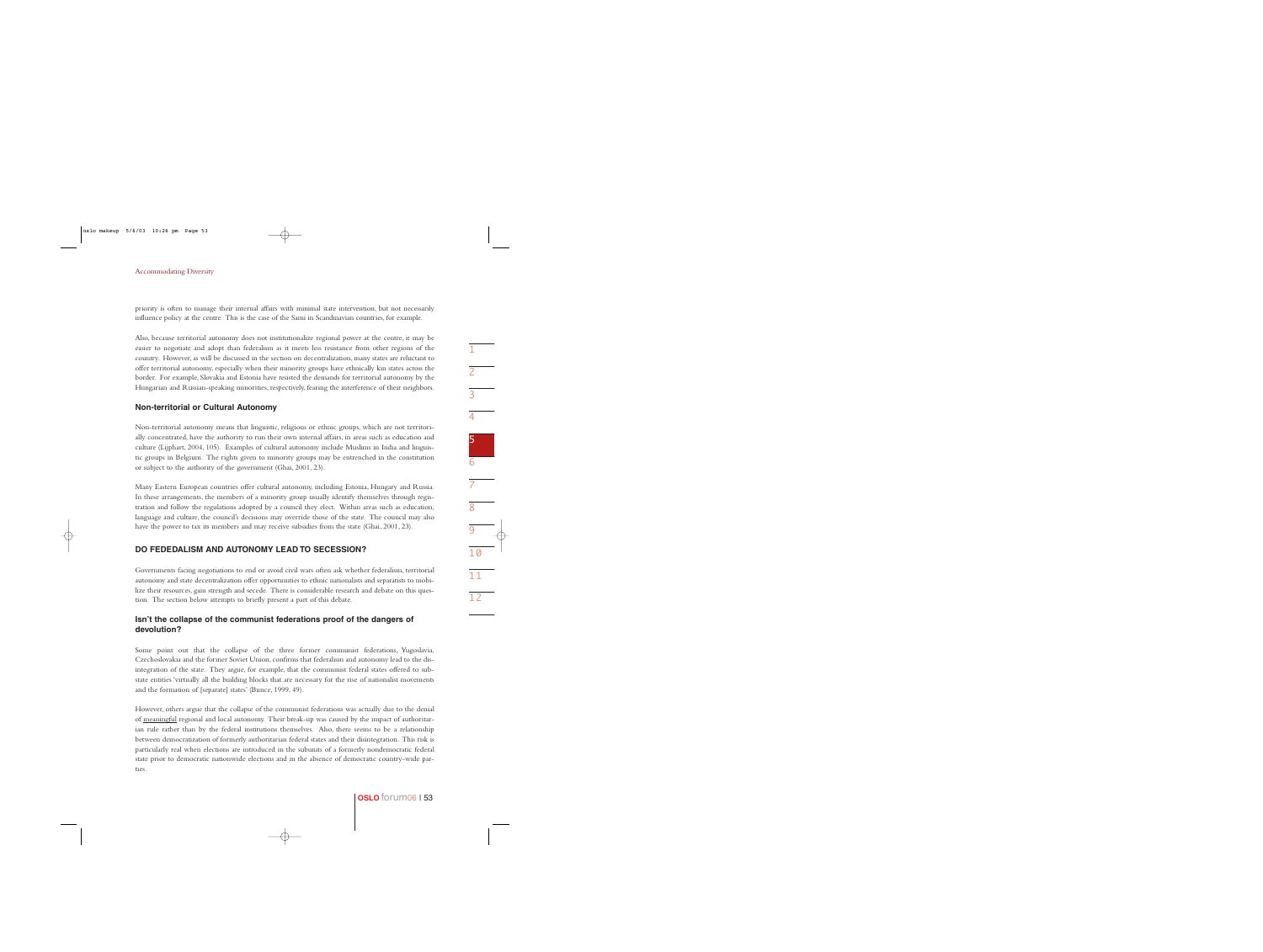# **Is there a relationship between stability, democracy and devolution in multi-national states?**

Some scholars argue that federalism helps multiethnic and multilingual societies sustain democracy in the long-term. They point out that long-standing, multi-ethnic democracies are all federal (Switzerland, Canada, Belgium, Spain and India). There are of course many multi-ethnic states in the world, which are not federal. However, these states also tend to not be democratic (Stepan, 1999, 19).

Furthermore, scholars point out that no violent separatist movement has ever succeeded in winning independence in a federal democracy. Rather, every federal system that broke apart or transformed itself to a unitary state was imposed by an outside power. (Bermeo, 1999, 108).

## **What does the statistical evidence say?**

Scholars have found that federal institutions promote accommodation successfully. Diverse countries have benefited from federal arrangements: India with a long electoral and democratic history, Mexico with a relatively short democratic history and Nigeria with mixed democratic experience. Bermeo, for example, examines 112 territorially concentrated minorities living in 46 federal states and 66 unitary states. She finds that minorities in federal states engage in fewer acts of armed rebellion, experience lower levels of economic and political discrimination, and harbor lower levels of grievance concerning political, economic, and cultural policy. Furthermore, on average, this finding holds independent of the wealth, stability and regime of a country (Bermeo, 1999, 98-99; Stepan, 1999).

## **What does statistical evidence say about devolution in post-conflict countries?**

Researchers and policy-makers have offered a variety of proposals to the challenge of accommodating warring factions in one state after wars have ended. Some argue that, in many cases and especially in conflicts based on ethnic or communal identities, groups simply cannot live in one state. They therefore advocate the break up of original states and the establishment of new, smaller states (Kaufmann, 1996). Others argue for international trusteeships in the immediate post-war period in order to ensure that peace agreements are implemented (Helman and Ratner, 1993).

However, many scholars find that federalism and territorial autonomy contribute positively to the sustainability of peace, especially when combined with international military and financial assistance. Devolution (including federalism and territorial autonomy) contributes positively to the durability of peace agreements according to a study of civil wars of 1945-1998 (Hartzell et al, 2001). Also, a study of 233 politically active minority groups covering the period 1945-1989 finds that 'negotiated regional autonomy has proven to be an effective antidote for ethno-national wars of secessions in Western and Third World states' (Gurr, 1994, 366).

## **Under what conditions does devolution – i.e. either federalism or territorial autonomy - lead to the collapse of the state?**

Although statistically federal and autonomy arrangements seem durable, some individual states have collapsed or some territories have seceded. In an effort to understand the conditions under which devolution may lead to the collapse of the state, researchers offer a variety of explanations: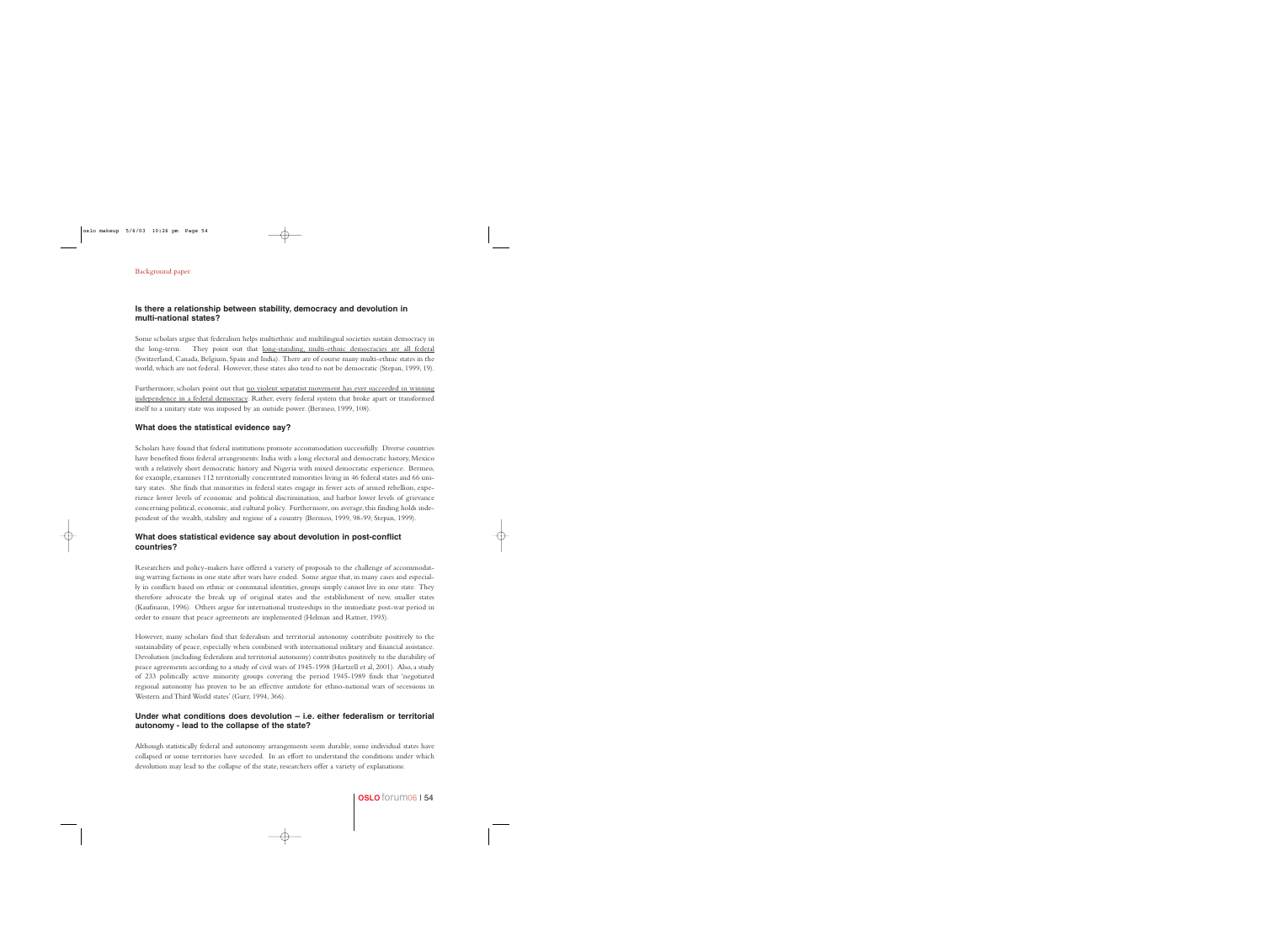Devolution may lead to ethnic conflict and secessionism only when it increases the strength of identity-based, regional parties. These parties tend to mobilize groups along identity lines and, when in power, they tend to produce legislation that favors certain groups over others. However, a number of techniques may diminish the strength of regional parties: the presence of strong national parties in regional elections; smaller regions; and, direct elections for Upper Houses as opposed to appointment of Upper Houses by regions (Brancati, 2005, 2, 39).

Ethno federal states are more likely to collapse when they contain a core ethnic region that is significantly more powerful and populous compared to the other federal units and exerts great influence over the central government. Examples of dominant regions include the Russian Republic within the Soviet Union and the Northern region within the Nigerian First Republic which included a majority of the country's population. Such regions reduce the ability of the centre to commit credibly to the security of the minority regions and increase the suspicion of the smaller regions vis-à-vis the center (Hale, 2004).

Some argue that where there are only two units representing two communities (e.g. East and West Pakistan, Czech Republic and Slovakia), federations tend to be prone to extreme tension and are not durable. In India, Spain and Switzerland, on the other hand, multiple ethnicities and units have been better able to achieve a balance within the state.

#### **III DECENTRALIZATION**

#### **What is decentralization?**

Administrative decentralization means that legislative and policy powers remain with the centre, while implementation is delegated to either national civil servants located in the regions or to locally established councils. Additionally, these councils may have some decision-making powers over purely administrative or local issues. Decentralization arrangements are not usually contained in the constitution and may be made either administratively or through legislation. The essential and defining characteristic of decentralized power is that it can be revoked by the centre (Ghai, CIC, 3).

#### **When is decentralization usually adopted?**

Decentralization is usually a compromise solution between the demands of minorities for territorial autonomy and the reluctance of the central state to grant it. Central states hesitate to agree to territorial autonomy, when their minority populations are ethnically kin to neighboring states. In such cases, suspicion about the influence of neighbors in autonomous regions deters states from adopting territorial autonomy arrangements. Following the end of the Cold War, for example, Eastern European states have avoided territorial autonomy arrangements and opted for either decentralization or the adoption of laws offering strong protection for the linguistic and educational rights of minority groups.

#### **What are the challenges in implementing decentralization?**

Although less authority is being transferred in the case of decentralization, nevertheless, it is controversial where ethnic minorities exist. The 2001 Slovak Law on Regional Self-Government, for example, envisioned the creation of twelve higher territorial units with elected bodies. The Hungarian political party, however, demanded that a higher territorial unit be created of six districts with large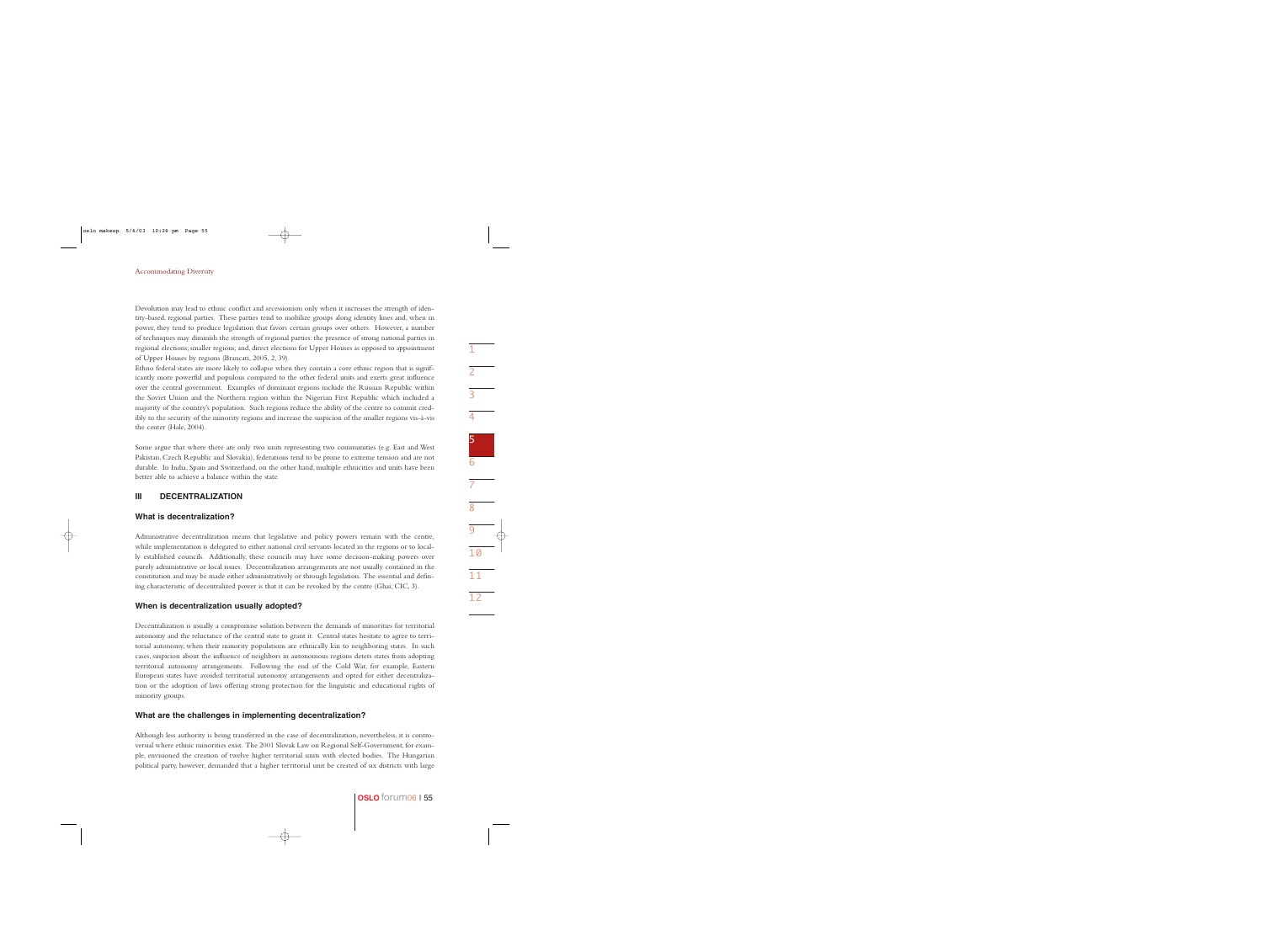Hungarian population. The dispute over the law almost brought down the Slovak government as the Hungarian party threatened to leave the governing coalition.

Macedonia offers a similar example. The Ohrid Framework Agreement signed after the 2001 conflict provided for the decentralization of state power directly to municipalities. The implementation of the decentralization provision was marred by disputes similar to the ones in Slovakia regarding the size of municipalities and the principles based on which municipal borders should be drawn. The Albanian minority argued for municipal borders which increased the percentage of ethnic Albanians – a principle resisted by the Slav Macedonian majority.

## **IV POWER-SHARING**

#### **What is power-sharing?**

Power-sharing refers to political arrangements which guarantee the participation of representatives of all significant communal groups in political decision-making and especially in the executive (Lijphart, 2004, 97). Its central goal is the inclusion and protection of minorities from the effects of majority rule. It usually provides for proportional representation of all minorities in cabinets, and proportional allocations of funds and positions. It also often includes mutual vetoes on contentious issues for the participants of the arrangement.

## **How does power-sharing differ from federalism?**

Federalism divides power territorially. Although the federal sub-state entities may be drawn based on ethnic criteria, the organizing principle remains territorial. Power-sharing, on the other hand, is based on the organizing principle of ethnic, religious or communal groups.

Power-sharing may be part of a larger deal which includes a federal arrangement or provisions for territorial autonomy, or it can exist in a unitary state. In Bosnia, for example, power-sharing in the executive of the central government is combined with federal institutions. Also, in Sudan, the 2005 Comprehensive Peace Agreement, defined in great detail how the centre and the South will share power at the central executive, while also establishing a full-fledged federal system.

# **In what areas do groups usually share power?**

Groups may be proportionally representated in the executive, the cabinet, the bureaucracy and the military. For example, the Ohrid Framework Agreement in Macedonia introduced the principle of equitable representation of all communities in the public sector with specific provisions for such representation in the police. The agreement did not provide for power-sharing in the political institutions, such as the cabinet or the parliament.

#### **When is power-sharing usually adopted?**

At the end of civil wars, conflict parties often demand both territorial autonomy and guaranteed inclusion in the central government regardless of the outcome of elections. The motivation behind such demands is the fear of being exploited in the future by the majority group or the winner of the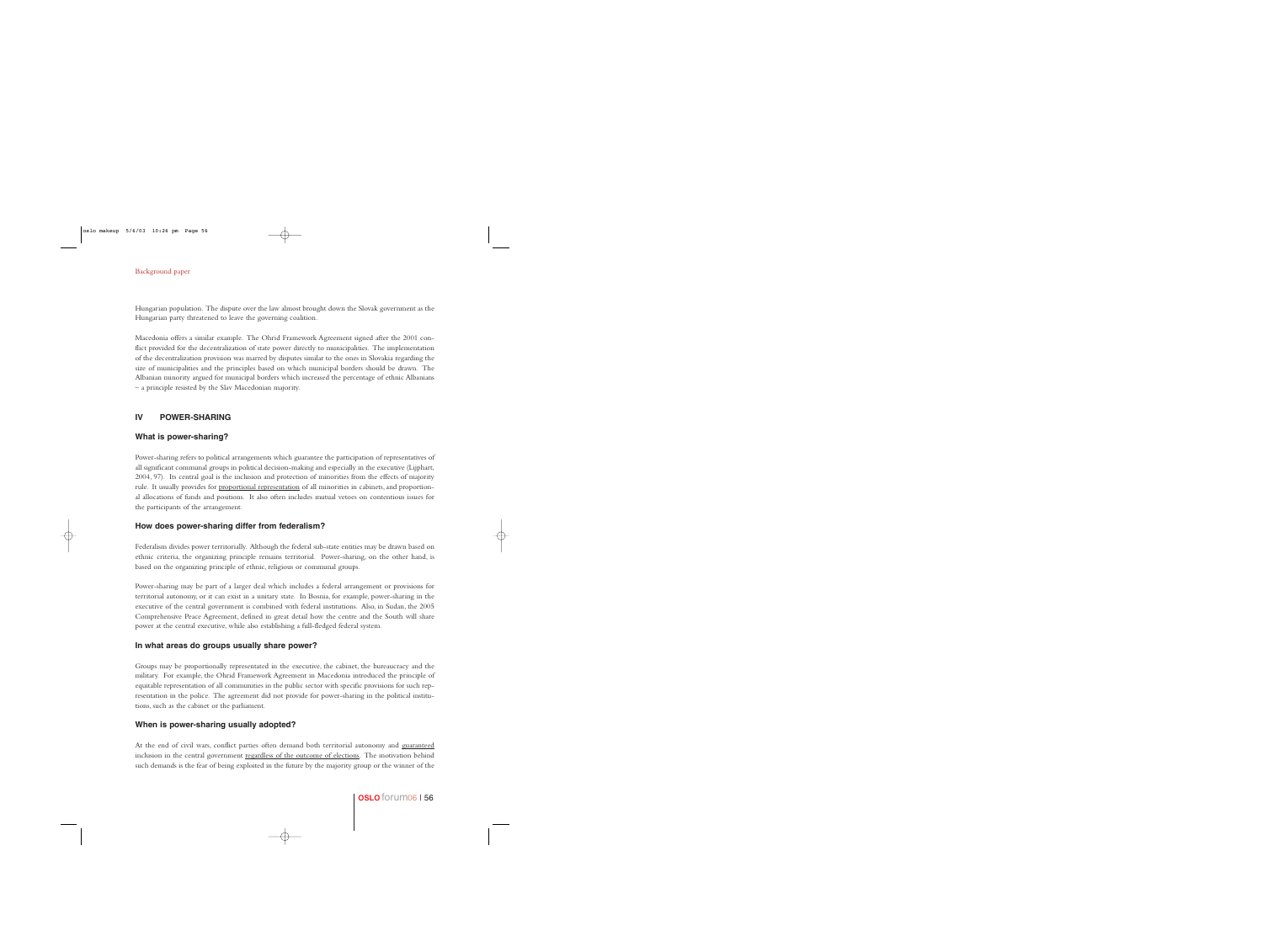elections. As a result, peace agreements often include the guaranteed distribution of key ministries and shared control over executive positions regardless of election outcomes. This dynamic can also be observed when it comes to the sharing of military power within the state. As they demobilize, groups may ask, for example, that the national army and internal security forces are comprised of equal number of government and rebel soldiers. (Walter, 1999, 141).

#### **What are the advantages and drawbacks of power-sharing?**

There are many criticisms against power-sharing as described above. Critics have pointed out that it is undemocratic and gives great powers to the leaders of the groups represented in the power-sharing agreement. Critics have also pointed out that power-sharing works well when political elites are moderate and willing to compromise. However, this is unlikely in post-conflict countries, where leaders are uncooperative and where majority group leaders are under pressure to not concede to minorities. Critics of power-sharing have also argued that the extensive guarantees offered to the parties of the conflict take away any incentives to compromise (Horowitz, 2000, 14).

However, others point out that, despite the above shortcomings, power-sharing agreements along with some form of devolution (federalism or territorial autonomy) are useful tools for the immediate post-agreement period. They also argue that the more political, military and territorial power is disaggregated; the more credible are the promises of all parties to share power and to implement peace agreements. Guarantees to share power allow parties during the negotiations to distinguish whether the other side is serious about sharing power or not (Walter, 1999, 142). Also, some research has found that the more dimensions of power-sharing among former combatants specified in a peace agreements, the higher the likelihood that peace will endure (Hartzell and Hoddie, 2003).

#### **REFERENCES**

Varlerie Bunce, *Subversive Institutions: The Design and the Destruction of Socialism and the State* (New York: Cambridge University Press, 1999).

Nancy Bermeo,'A New Look at Federalism: the Import of Institutions', *Journal of Democracy*,Vol. 13, No. 2 (April 1999).

Dawn Brancati,'Decentralization: Fueling the Fire or Dampening the Flames of Ethnic Conflict and Secessionism', *Institute for Quantitative Studies, Harvard University*, September 2005.

Svante E. Cornell,'Autonomy as a Source of Conflict; Caucasian Conflicts in Theoretical Perspective', *World Politics*,Vol. 54 (January 2002).

Daniel J. Elazar,'International and Comparative Federalism', *PS: Political Science and Politics*,Vol. 26, No. 2 (June 1993).

Yash Ghai,'Public Participation and Minorities', an *MRG International Report*, 2001.

Yash Ghai,'Unitary or Federal: A False Choice? Decentralisation of powers in Afghanistan', Options Paper for the Afghan Constitutional Commission, p. 2. Available at the site of the Center for International Cooperation: www.cic.nyu.edu

Ted Robert Gurr, 'Peoples against States: Ethnopolitical Conflict and the Changing World System', *International Studies Quarterly*,Vol. 38 (Fall 1994).

Henry E. Hale,'Divided We Staten: Institutional Sources of Ethnofederal State Survival and Collapse', *World Politics*,Vol. 56 (January 2004).

Caroline Hartzell, Matthew Hoddie, Donald Rothchild,'Stabilizing the Peace After Civil War:An Investigatin of Some Key Variables', *International Organization*,Vol. 55, (Winter 2001).